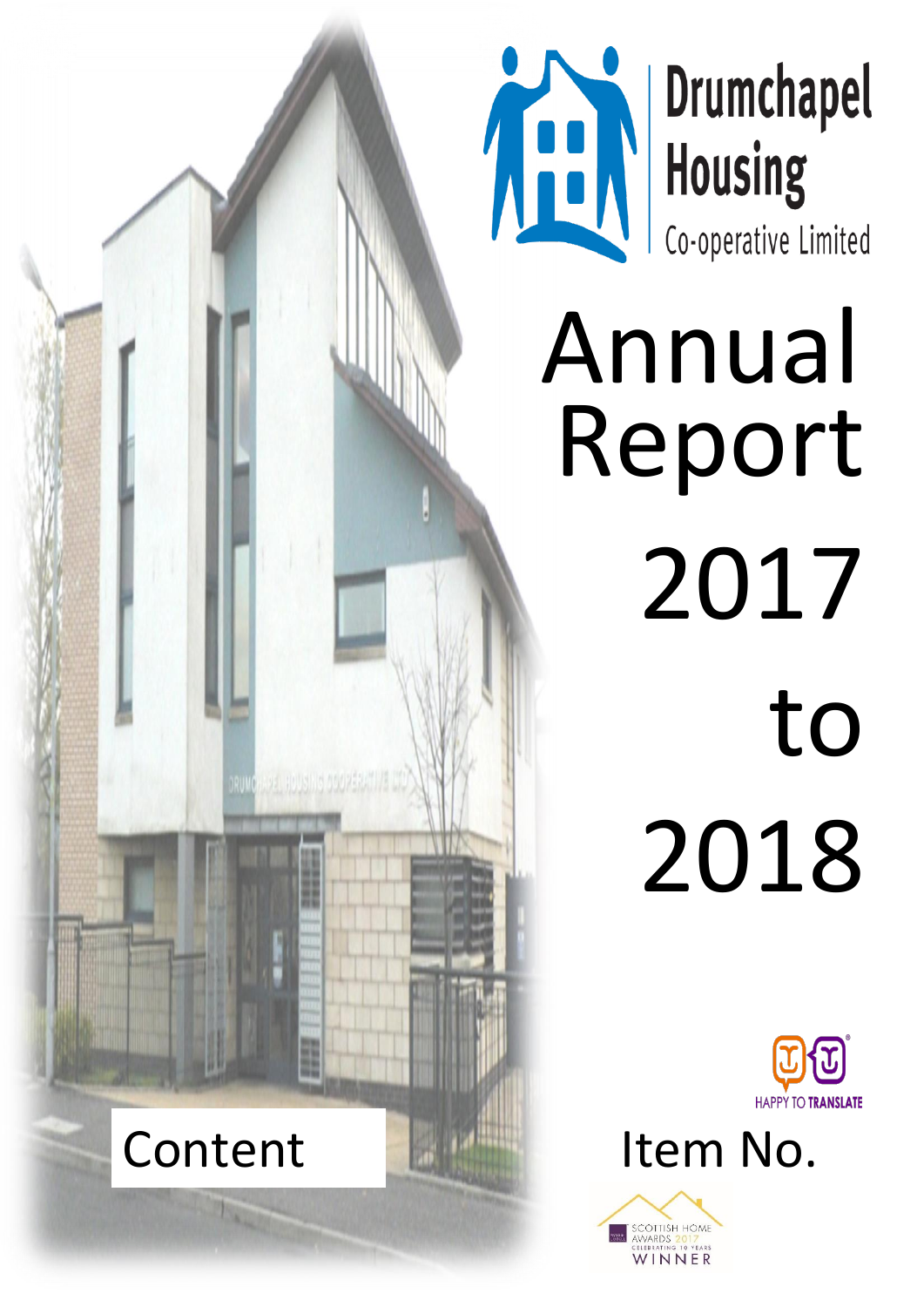

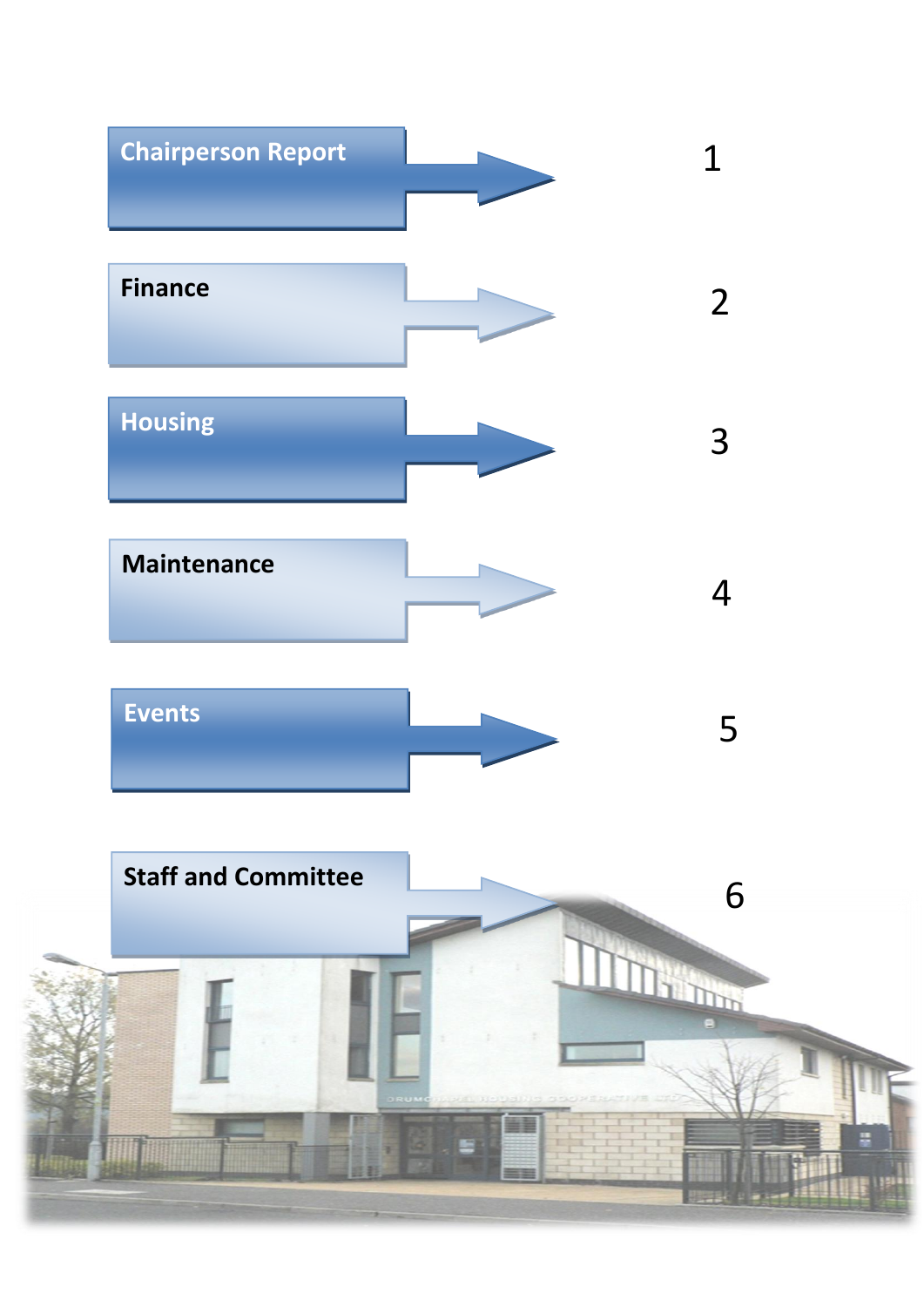# **1 – Chairperson's Report**



#### **Welcome!**

In last year's annual report, we reported some changes in both the Board and staff team and highlighted some of the main priorities for us in 2017/18. People said that this was useful, so I'd like to use this opportunity to give all of our tenants and their families an update on what's been happening in the past year.

I'd first like to report that we "lost" three of our Board members when they moved outwith the area and could no longer be members of the Co-operative – Alison Kilgour and John Roche were Chair and Treasurer during a challenging

time for the Co-operative and William Wilson had served on the Board for a number of years. Their commitment and expertise are massively missed by all of us. I was honoured to be elected Chairperson of the Co-operative following Alison's departure and would like to thank all of my Board colleagues for supporting me.

Within the staff team we are delighted that Chantelle Devlin completed her traineeship and successfully competed against external applicants for the permanent Receptionist/Admin Assistant post. Chantelle started her new job on 6 August and we are delighted that she has "hit the ground running". We also welcomed Matthew Leach as a temporary Housing Officer covering for maternity leave. Matthew has settled in very quickly and is already proving himself a great asset to the Co-operative. We also welcomed four new Board members, Tanith Diggory, Jean Barclay, Dionne Fraser and Susan Fraser. We were delighted to welcome the new Board and staff members and give our very best wishes and thanks to those who left.

Perhaps the two main priorities for us in the past years was to (i) take steps to limit rent increases as much as possible and (ii) resume the planned maintenance programme – items such as new windows and bathrooms. The Board completely understands the impact of welfare benefit changes and low/zero hours contracts on tenants' incomes and we have worked closely with staff to reduce increases to inflation only over the past two years. We have also completed the first phase of window and bathroom replacements and have just let the contract for the second phase.

We receive over £2 million each year from tenants' rents and need to make sure that we use this responsibly – we continually try to cut waste without cutting services. We have had another positive year financially and generated a higher surplus than we had planned; this goes straight into our reserves so that we can manage and maintain the properties now and in the future. The turnaround in the Co-operative's financial position was recognised by the Scottish Housing Regulator who moved us to "low engagement" in April 2018. This means that the Regulator is satisfied with the progress made and is a "vote of confidence" in the Board and staff alike.

I hope you enjoy reading this report and would be delighted if you were able to feed back any comments to our Depute Director, Pauline Burke or any of the housing or maintenance staff.

Lastly, I would like to thank our staff and Board colleagues for all their hard work over the past twelve months. Here's to another successful year!

#### *Joan McFarlane*

**Joan McFarlane (Chair)**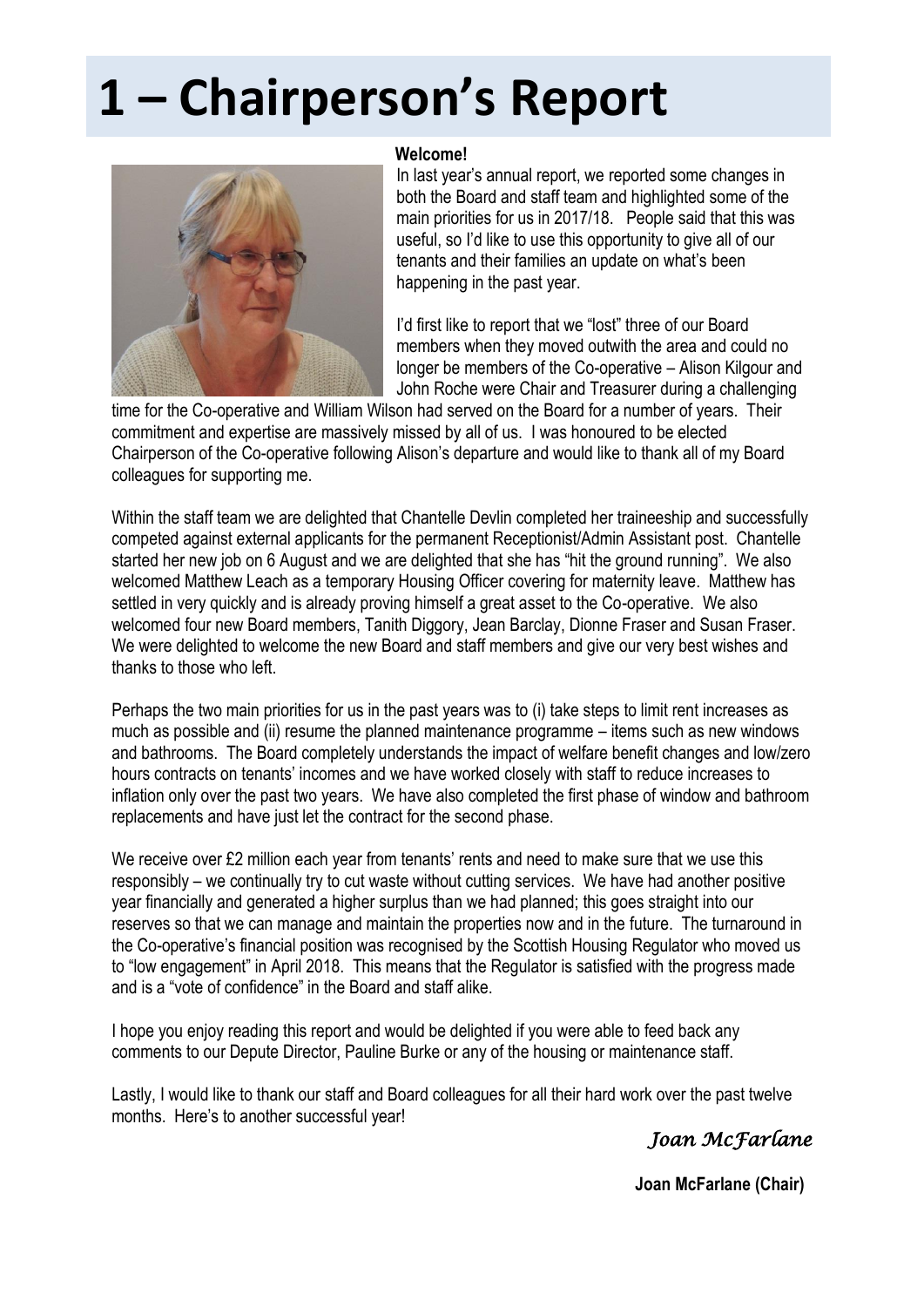## **2 – Finance**

Financially, over the last year, the Co-operative has seen an increase in its short term financial position by way of an overall surplus. The amount generated has reduced from £1,126,087 in 2017 to £587,959 in 2018. The main reason the overall surplus is significantly less than the previous year is largely due to the actuarial gain on the pension scheme which was £5,132 (2017 - £685,515).

The Co-operative continues to sustain relatively low void losses on rental income, with void loss reducing further from £3,757 in 2017 to only £2,908 in 2018, despite the challenges faced by the organisation due to stock type and tenants' aspirations.

There has been an increase in the operating surplus which improved by £104,366 when compared to 2017, mainly due to a reduction in expenditure of £83,774. This can be largely attributed to changes in three areas namely:

- Management Costs Decrease of £195,295. Reflecting first full year of new staff structure.
- Reactive Repairs Increase of £49,952. More void repairs costs incurred during the year.
- Planned & Cyclical Maintenance Increase of £51,499. Enhanced planned & cyclical maintenance programmes.

The information below shows the Co-operative's net assets, income and expenditure for the last two financial years:

| <b>Total Comprehensive Income for the year</b>                                   | 2018                                  | 2017                                |
|----------------------------------------------------------------------------------|---------------------------------------|-------------------------------------|
|                                                                                  |                                       |                                     |
| <b>Total Income</b><br><b>Total Expenditure</b><br><b>Financial transactions</b> | 2,512,988<br>(1,858,190)<br>(66, 839) | 2,492,396<br>(1,941,964)<br>575,655 |
| Overall Surplus/(Deficit) for the period                                         | 587,959                               | 1,126,087                           |
|                                                                                  |                                       |                                     |
| <b>Total Net Assets</b>                                                          | 2018                                  | 2017                                |
|                                                                                  |                                       |                                     |
| Housing properties                                                               | 14,661,397                            | 14,713,743                          |
| Other assets                                                                     | 333,861                               | 323,770                             |
| <b>Current assets</b>                                                            | 2,017,569                             | 2,066,120                           |
| Current liabilities (exc loans, pension)                                         | (355, 746)                            | (249, 992)                          |
| Housing loans (all loans)                                                        | (2,949,420)                           | (3, 166, 285)                       |
| Deferred Income - social housing grant                                           | (9,448,122)                           | (9,885,778)                         |
| Share of pension past service deficit                                            | (540,000)                             | (670,000)                           |
| Total net assets                                                                 | 3,718,599                             | 3,131,578                           |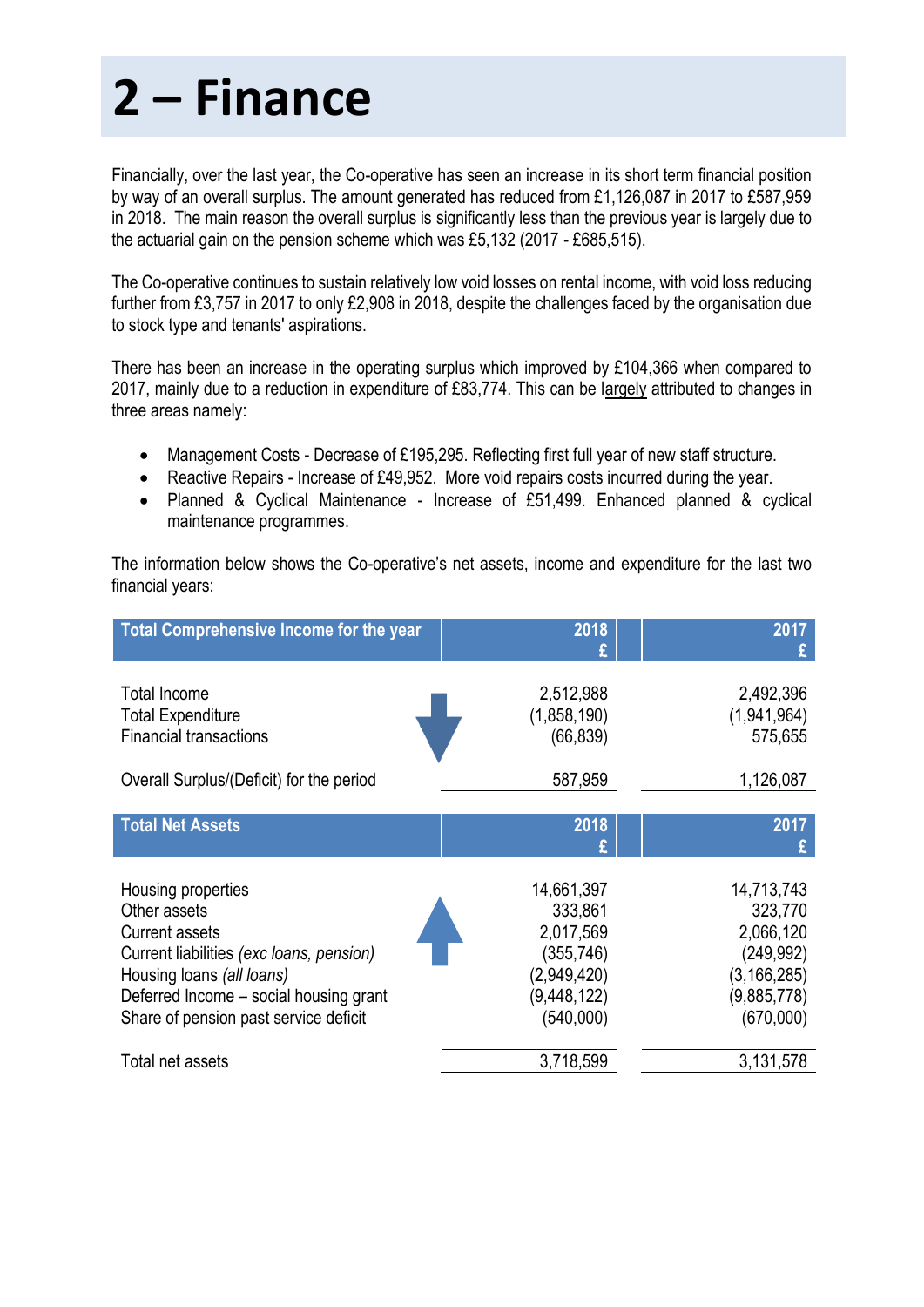| <b>Sources of Income</b>                                                                                                       | 2018                                                                   | 2018                                              | 2017                                                                | 2017                                              |
|--------------------------------------------------------------------------------------------------------------------------------|------------------------------------------------------------------------|---------------------------------------------------|---------------------------------------------------------------------|---------------------------------------------------|
|                                                                                                                                | £                                                                      | %                                                 | £                                                                   | $\%$                                              |
| Rents<br>Service charges<br>Release of deferred revenue grant<br>Grants - Stage 3<br>Grants - Other<br>Other<br>Less:<br>Voids | 1,970,947<br>60,150<br>437,656<br>24,634<br>2,077<br>20,432<br>(2,908) | 78.4<br>2.4<br>17.4<br>1.0<br>0.1<br>0.8<br>(0.1) | 1,950,585<br>59,600<br>468,838<br>14,937<br>1,864<br>329<br>(3,757) | 78.3<br>2.3<br>18.8<br>0.6<br>0.1<br>0.0<br>(0.2) |
| Total operating income                                                                                                         | 2,512,988                                                              | 100.0                                             | 2,492,396                                                           | 100.0                                             |

| <b>Expenditure Costs</b>                                                                                                                                                                                                        | 2018                                                                            | 2018<br>%                                                | 2017                                                                        | 2017<br>%                                                  |
|---------------------------------------------------------------------------------------------------------------------------------------------------------------------------------------------------------------------------------|---------------------------------------------------------------------------------|----------------------------------------------------------|-----------------------------------------------------------------------------|------------------------------------------------------------|
| Service costs<br>Administrative and overhead costs<br>Reactive repairs<br><b>Bad debts</b><br>Planned & cyclical maintenance<br>Depreciation of social housing properties<br>Stage 3 - Costs<br>Other costs<br>Wider role costs | 58,409<br>652,868<br>227,172<br>6,468<br>254,511<br>613,364<br>22,815<br>22,583 | 3.1<br>35.2<br>12.2<br>0.4<br>13.7<br>33.0<br>1.2<br>1.2 | 49,682<br>848,163<br>177,220<br>(609)<br>203,012<br>648,659<br>15,756<br>81 | 2.6<br>43.7<br>9.1<br>$-0.1$<br>10.5<br>33.4<br>0.8<br>0.0 |
| Total operating costs                                                                                                                                                                                                           | 1,858,190                                                                       | 100.0                                                    | 1,941,964                                                                   | 100.0                                                      |
| <b>Financial transactions</b>                                                                                                                                                                                                   | 2018                                                                            |                                                          | 2017                                                                        |                                                            |
| Interest receivable<br>Loan Interest and other financing costs<br>Actuarial gain on pension scheme<br>Corporate tax payable                                                                                                     | 7,315<br>(79, 286)<br>5,132                                                     |                                                          | 2,960<br>110,810)<br>685,515<br>(2,010)                                     |                                                            |
| Total financial transactions                                                                                                                                                                                                    | 66,839                                                                          |                                                          | 575,655                                                                     |                                                            |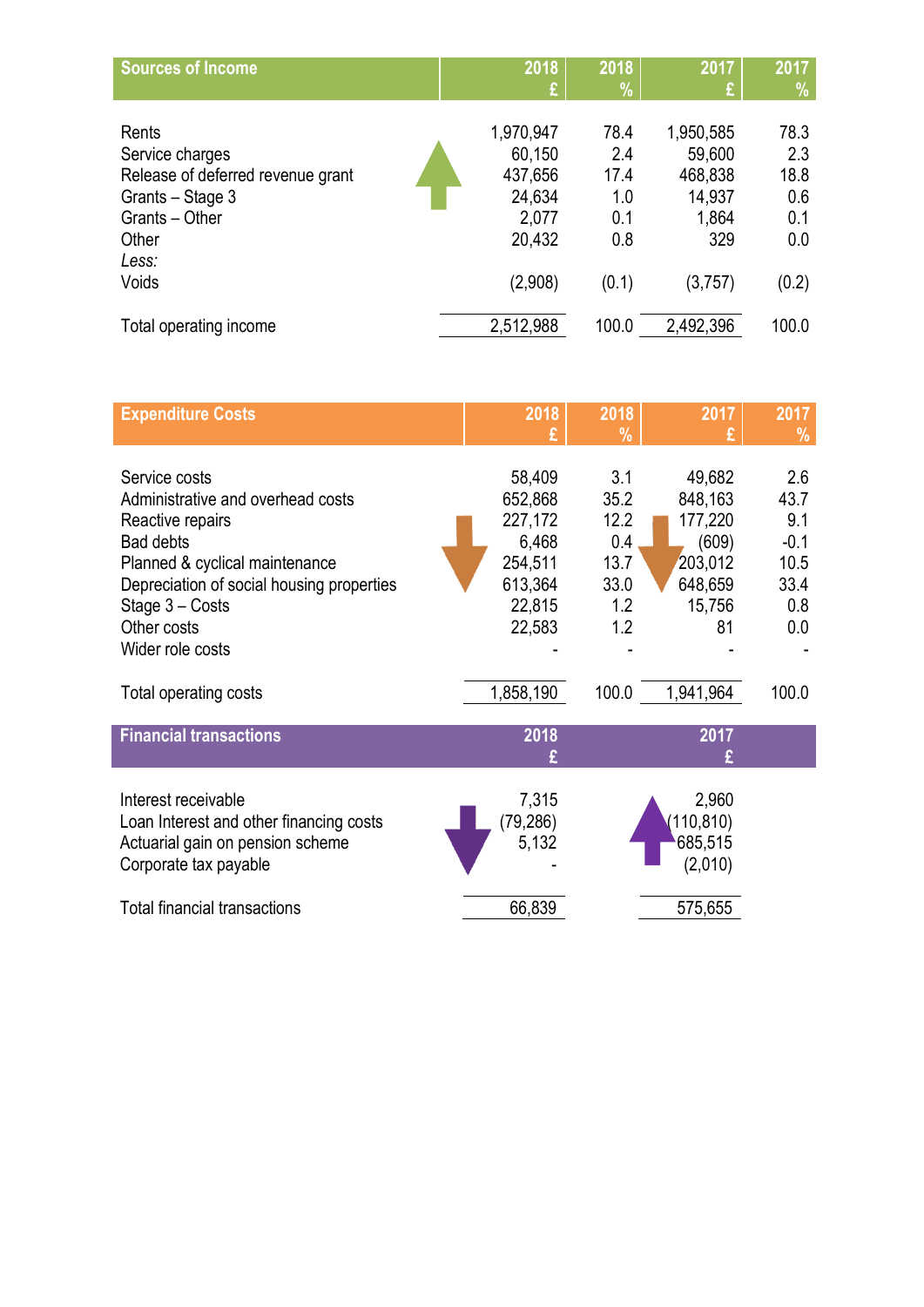# **3 - Housing Management**

Housing Management is the section of the organisation that deals with some of the customer facing aspects of the Co-operative's main functions. Both tenants and prospective tenants deal with the Housing Management section on a daily basis for elements such as allocations, rent collection, welfare benefits advice, anti-social behaviour and general estate management.

The team monitor their performance by a number of Key Performance Indicators (KPIs), and outlined below are some of the main areas of performance for 2017/18. There is also a comparison with our neighbouring organisations in Drumchapel grouped as Drumchapel Community Ownership Group (Drumcog). Within the group are five Registered Social Landlords based in the Drumchapel area – Cernach, Kendoon, Kingsridge Cleddans, Pineview Housing Associations and ourselves.

We will produce a full report on our performance in the Tenants Report Card which will be issued in October 2018.

| <b>Rents</b>                                    |                          |                                        |                          |            |
|-------------------------------------------------|--------------------------|----------------------------------------|--------------------------|------------|
| <b>Performance Description</b>                  | <b>DHCL</b><br>2016/2017 | <b>DRUMCOG</b><br>Average<br>2017/2018 | <b>DHCL</b><br>2017/2018 | Comparison |
| Rent collected as a percentage<br>of rent due   | 100.75%                  | 99.89%                                 | 100.39%                  | \$         |
| Gross rent arrears as a<br>percentage of income | 3.43%                    | 3.52%                                  | 2.04%                    | \$         |

Collecting rent and keeping arrears as low as possible is absolutely necessary as rental income pays for **all** of the Co-operative's activities.

This year, we have collected 100.39% of the rent due compared to 100.75% the previous year. Rent collected has slightly decreased from the rent collected last year this is down to housing benefit payment still to be received (technical arrears). Gross rent arrears have decreased, and this is the result of the housing management team engaging with tenants at an early stage and ensuring that tenants are provided with advice and information on maximising income. We recognise that many of our tenants are facing financial difficulty due to reductions in welfare benefits and income being squeezed due to low wages and zero hours contracts. We provide a confidential welfare benefits service in the office (and can also refer tenants on to other agencies) to assist tenants facing financial and/or debt problems.

We will continue to provide a sympathetic approach to rent collection whilst still expecting rent to be paid on time.

Our performance compared to Drumcog shows that we are above average for rent collected and gross rent arrears.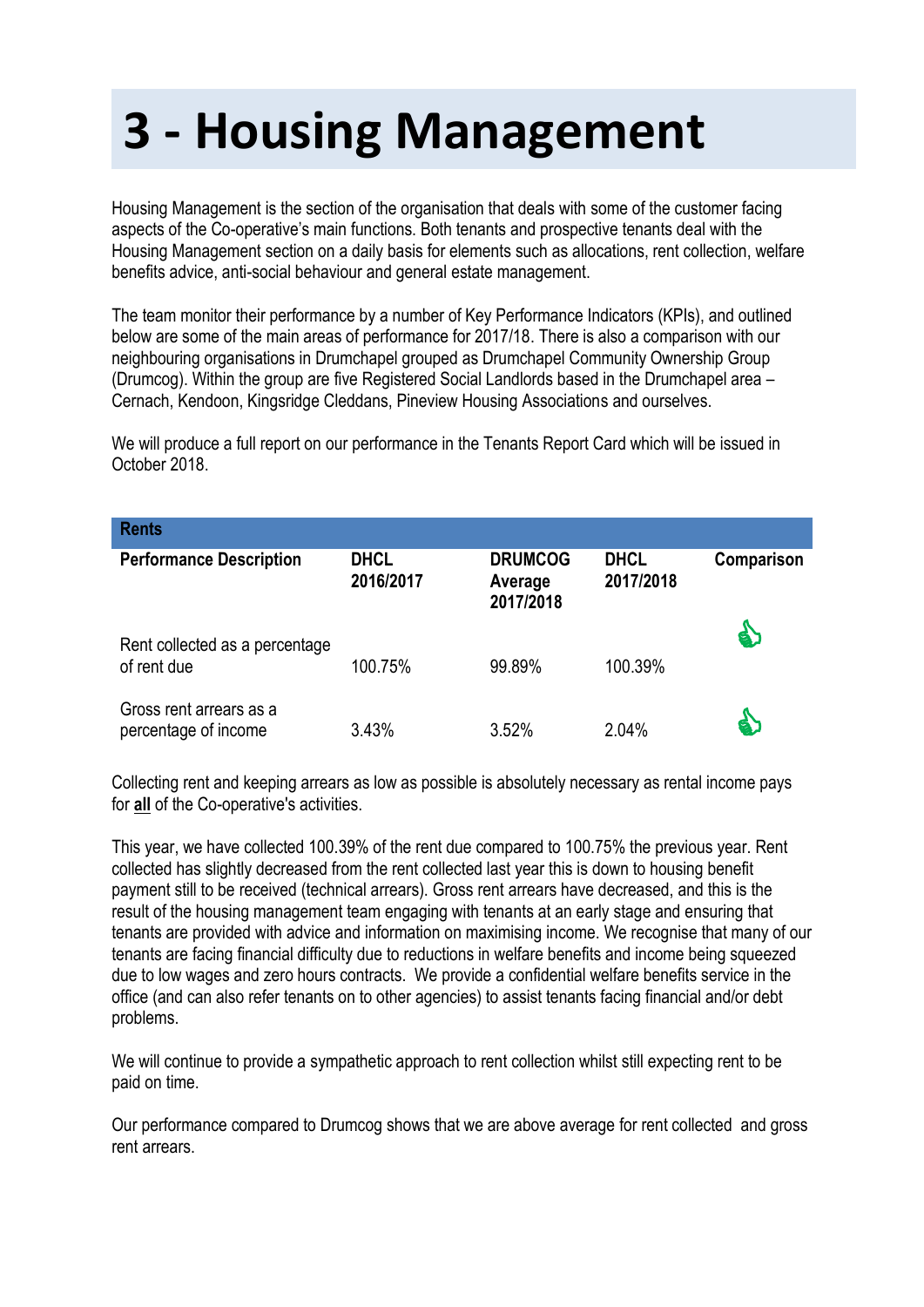| <b>Voids</b>                                                              |                          |                           |                          |            |
|---------------------------------------------------------------------------|--------------------------|---------------------------|--------------------------|------------|
| <b>Performance Description</b>                                            | <b>DHCL</b><br>2016/2017 | <b>DRUMCOG</b><br>Average | <b>DHCL</b><br>2017/2018 | Comparison |
| Average time to relet void<br>properties (days)                           | $10.64$ days             | $10.28$ days              | $6.24$ days              | 5          |
| Percentage of rent lost<br>through properties being<br>empty              | 0.20%                    | 0.20%                     | 0.15%                    | g          |
| Percentage of lettable<br>houses that became vacant<br>over the last year | 7.44%                    | 6.94%                     | 7.13%                    | ্র<br>∖    |

Over the last few years there has been a significant reduction in the time we take to re-let empty properties and, as shown above, this has continued to improve in 207/2018.

The reduction in the number of days that properties are empty has a positive impact on the amount of rental income we lose. The challenge now will be to maintain or to improve this position further.

Whilst we compare less favourably in the number of properties that became vacant over the last year, the reduction in void days and rent loss highlights the great work being carried out by the team.

#### **Allocations**

We let **42** houses during the course of the year through our Choice Based Letting system. This allows applicants to apply for any house that they are interested in, providing they meet the eligibility criteria for that property. We use various methods to advertise the properties available to let, these are: Website, Facebook and within the office. The 42 allocations came from the following sources:

| <b>Source</b>                                                                                                         | <b>Number</b> | %                          |
|-----------------------------------------------------------------------------------------------------------------------|---------------|----------------------------|
| Internal transfer<br>Housing list<br>Section 5 referrals (homeless)<br>Other (referral from other local<br>authority) | 5<br>35       | 12%<br>83%<br>2.5%<br>2.5% |
| Total∙                                                                                                                | 42            | $100\%$                    |

Together with the other four local registered social landlords (RSLs), we joined the Glasgow Housing Register (GHR). This is a common housing register that allows applicants to apply to more than one organisation by completing one form online and selecting their preferred landlords/areas. Unfortunately GHR has been offline while some issues are resolved, hopefully the issues will be resolved some time in the following year as GHR allows Drumchapel Housing Co-operative Limited reach a wider range of applicants.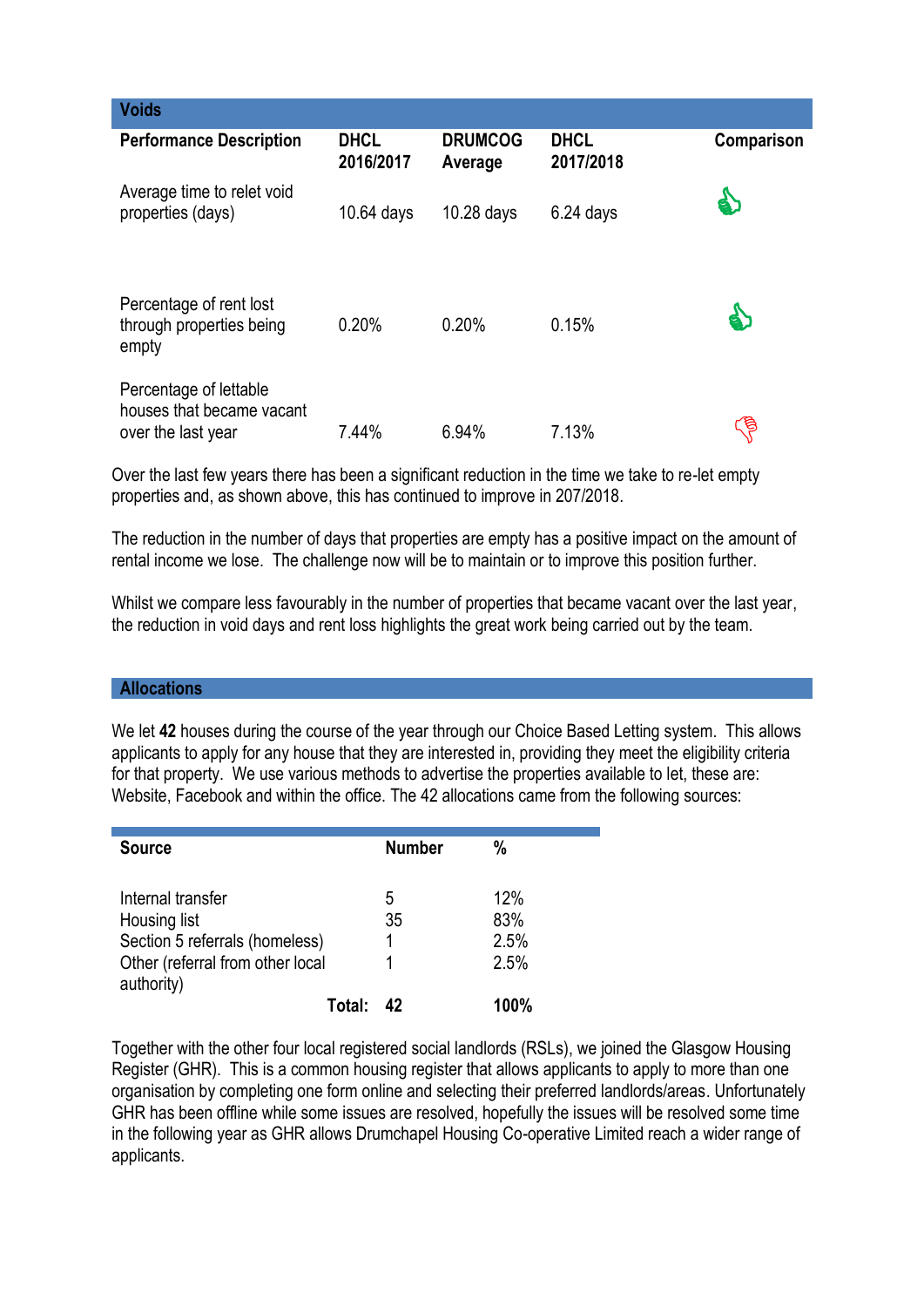## **4 – Maintenance**

| <b>Reactive Repairs</b>                                  |                          |                                        |                          |            |
|----------------------------------------------------------|--------------------------|----------------------------------------|--------------------------|------------|
| <b>Performance Description</b>                           | <b>DHCL</b><br>2016/2017 | <b>DRUMCOG</b><br>Average<br>2017/2018 | <b>DHCL</b><br>2017/2018 | Comparison |
| Average time to complete<br>Emergency repairs (hours)    | 2.36                     | 1.93                                   | 2.10                     | ි          |
| Average time to complete non<br>emergency repairs (days) | 2.14                     | 2.33                                   | 2.03                     | \$         |
| % of repairs completed right first<br>time               | 97.02%                   | 97.14%                                 | 99.33%                   | 9          |

We completed 1,619 reactive repairs during the course of the year. These are repairs that cannot be incorporated into cyclical or planned programmes. There has been a slight reduction in the average time to complete both emergency and non-emergency repairs in comparison to the previous year's figures and the percentage of repairs completed right first time has increased.

| <b>Planned and Cyclical Repairs</b>                                            |                                               |                               |
|--------------------------------------------------------------------------------|-----------------------------------------------|-------------------------------|
| <b>Cyclical Repairs</b>                                                        |                                               |                               |
| <b>Work</b>                                                                    | <b>Number of Properties</b>                   | <b>Expenditure</b>            |
| External painterwork<br>Gas service and maintenance<br>Gutter cleaning         | 123 properties<br>477 properties<br>46 Closes | £64,000<br>£59,000<br>£16,600 |
| Roof anchor checks<br>Removal of cold water storage tanks<br>Communal lighting | To all poperties<br>27 closes<br>46 closes    | £4,200<br>£17,500<br>£10,500  |
|                                                                                | <b>Total Costs:</b>                           | £171,800                      |

To tackle the risk of legionella, we commenced a programme to remove cold water storage tanks from closes. Work was carried out within 27 of the 38 closes that contain storage tanks and the programme will continue over the course of 2018/19.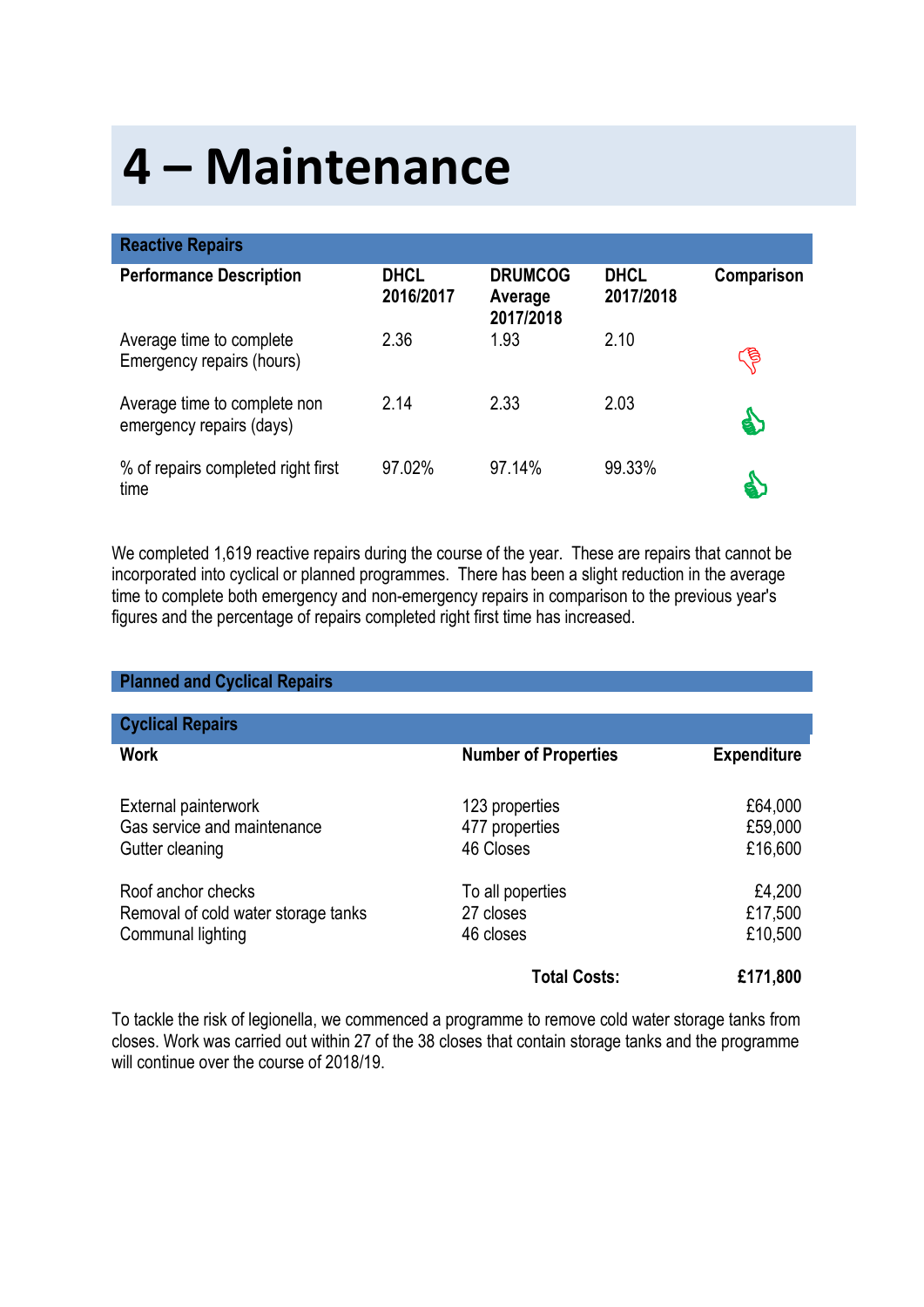| <b>Planned Works</b>  |                             |                    |
|-----------------------|-----------------------------|--------------------|
| <b>Work</b>           | <b>Number of Properties</b> | <b>Expenditure</b> |
|                       | 2                           |                    |
| Kitchen replacements  |                             | £6,700             |
| Heating replacements  | 3                           | £7,000             |
| Bathroom replacements | 77                          | £288,700           |
| Window replacements   | 83                          | £258,600           |
| <b>Total</b>          |                             | £561,000           |

The first phase of window and bathroom replacement was carried out within the Southdeen Avenue area and recorded very high levels of satisfaction concerning the quality and standard of the finished work.

#### **Estate Management**

We carry out an extensive programme of estate management which includes landscape maintenance and close cleaning. We also employ an Estate Caretaker/Handy Man to oversee these contracts and ensure that the area is maintained to a high standard. Expenditure on the contracts is outlined below:

| <b>Works</b>                            |        | <b>Expenditure</b>            |
|-----------------------------------------|--------|-------------------------------|
| Landscape maintenance<br>Close cleaning | Total: | £42,700<br>£25,500<br>£68,200 |

**Adaptations**

We completed 10 adaptations to support tenants to continue to be able to live in their homes, completing works in an average time of 28 days.

| <b>Works</b>        | <b>Nature</b>                                                                                                | <b>Expenditure</b> |
|---------------------|--------------------------------------------------------------------------------------------------------------|--------------------|
| Stage 3 Adaptations | adaptation work to accommodate residents'<br>medical conditions (level deck showers/wet<br>floor areas etc.) | £22,400            |